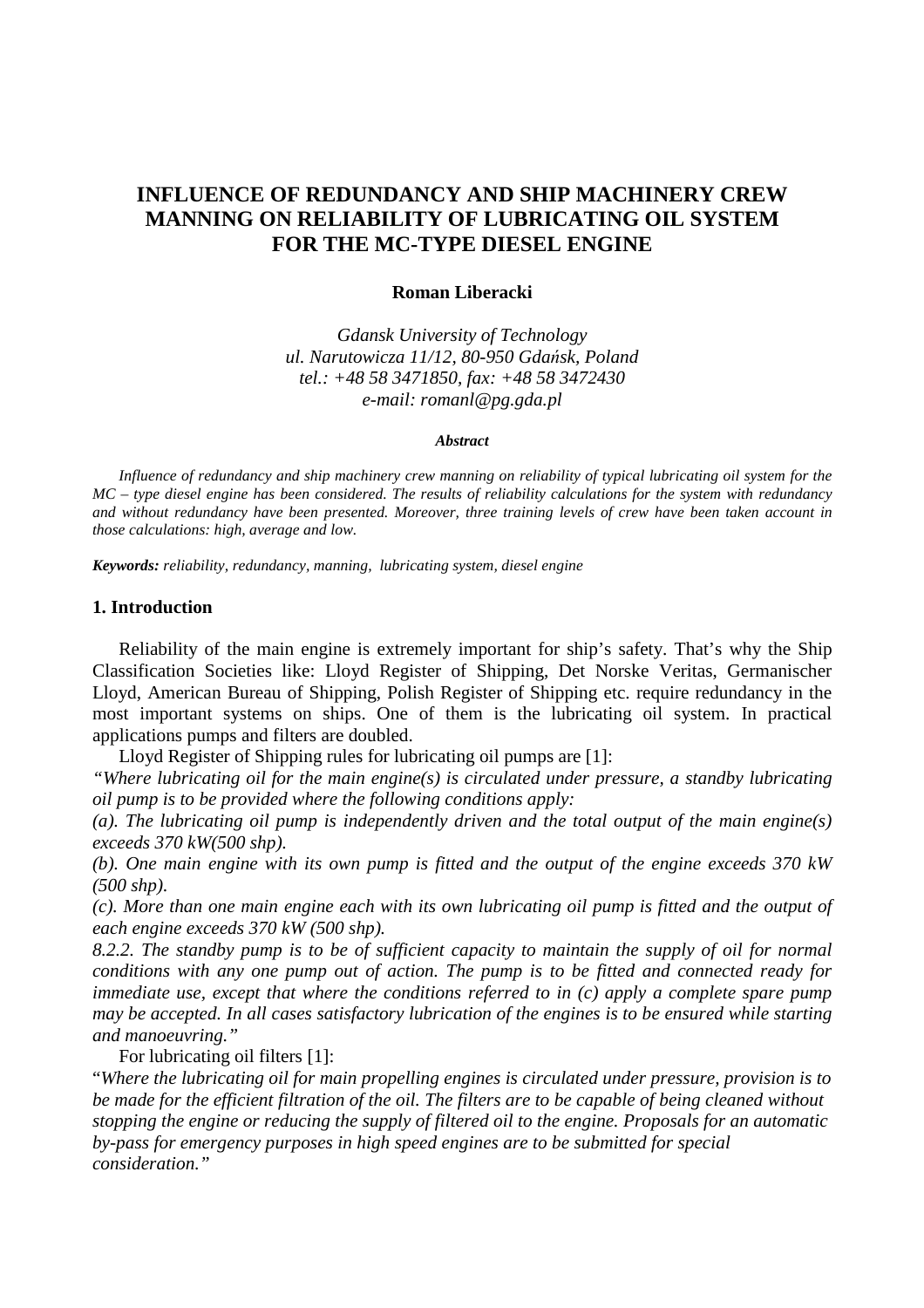The human element is also one of the most important contributory aspects to the causation and avoidance of system failures, and as the result of those failures - accidents. To produce valid results in reliability analysis it is necessary to assess the contribution of the human element to system failure. This contribution can be assessed using human reliability analysis (HRA) [2].

In a light of the above statement, the author decided to make approach to human reliability analysis in investigations.

#### **2. Lubricating oil system for the MC – type diesel engine**

The considered lubricating oil system, typical for the  $MC -$  type diesel engines, is shown on Fig. 1. Lubrication of engine bearings, camshaft bearings and piston cooling is carried out by the uni – lubricating oil system. Cylinder liners are lubricated by a separate cylinder lubricating oil system [3].



*Fig. 1. Lubricating oil system for the MC – type diesel engine: 1 - diesel engine; 2a, 2b – cylinder lubricating oil transfer pumps; 3a, 3b - lubricating oil pumps; 4a, 4b – camshaft lubricating oil booster pumps; 5 – lubricating oil cooler; 6a, 6b – lubricating oil duplex filter; T1 – cylinder lubricating oil storage tank; T2 – cylinder lubricating oil service tank; T3 – lubricating oil bottom tank; TV1 – thermostatic valve; V… – valves; F… – suction filters*

All the lubricating oil pups are of the screw wheel type. The lubricating oil cooler is of the plate type heat exchanger. The duplex lubricating oil filter is installed. It has sufficient capacity to allow the specified full amount of oil to flow through each side of the filter. The oil temperature control system can, by means of a three – way valve unit, by – pass the cooler totally or partly [3].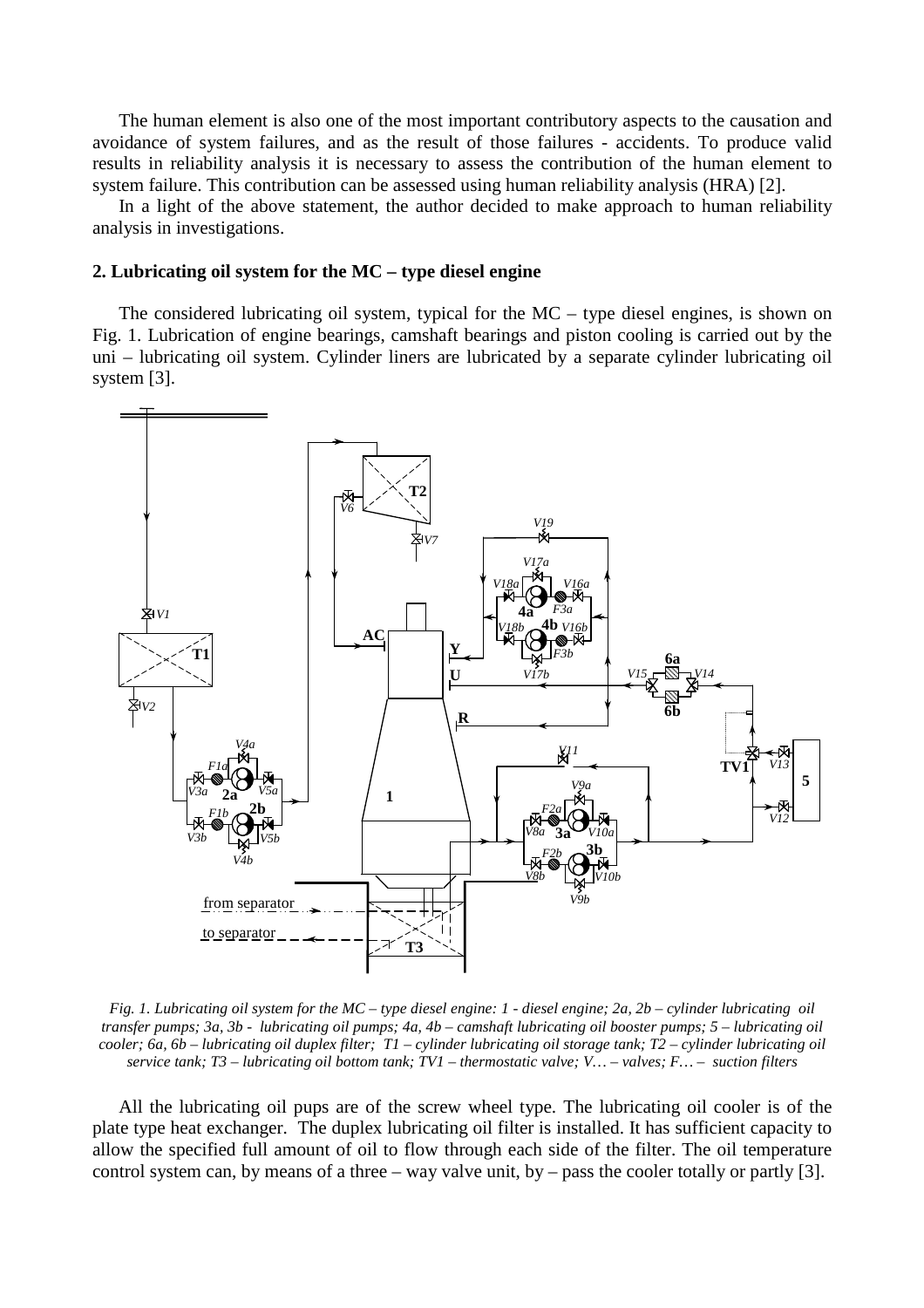Only the external lubricating oil system is shown on Fig. 1. The rest of the system is supplied with the engine and is called the internal lubricating oil system. Treatment of the lubricating oil for bearings is carried out by self cleaning separators.

# **3. Reliability model of the lubricating oil system**

Reliability of the lubricating oil system is the probability that the system will function properly. The continuous work of the diesel engine will be possible. The reliability is a function of time, beginning at zero time. To assess the reliability of the system the fault tree method and the minimal cut sets method have been used. The minimal cut sets method is a simplified method, so the results of calculations are approximate. This method gives the lower boundary of the system reliability.

The required reliability data for technical items have been adopted from [4, 5]. The data failure rates of selected technical items  $\lambda$  [h<sup>-1</sup>] are given in Tab. 1.

| Symbol                             | Item                                     | Failure mode                                 | Failure rate       |
|------------------------------------|------------------------------------------|----------------------------------------------|--------------------|
|                                    |                                          |                                              | $\lambda [h^{-1}]$ |
| $\mathbf{1}$                       | Diesel engine                            |                                              |                    |
| 2a, 2b                             | Cylinder lubricating oil transfer pumps, | $-1$ - low output,                           | 5.87E-6            |
| 3a, 3b                             | Lubricating oil pump,                    | 2 - fail while running,                      | 55.34E-6           |
| 4a,4b                              | Camshaft lubricating oil booster pumps   | _3 - fail to start,                          | 26.66E-6           |
|                                    |                                          | _4 - critical leakage,                       | 3.46E-6            |
|                                    |                                          |                                              |                    |
| 5                                  | Lubricating oil cooler                   | _1 - critical leakage,                       | $0.46E - 6$        |
|                                    |                                          | 2 - insufficient cooling,                    | $-0E-6$            |
| 6a, 6b                             | Lubricating oil duplex filter            | $1$ - inadmissible pressure drop,            | $4.53E-6$          |
|                                    |                                          | $2$ - damaged mesh,                          | $0.12E-6$          |
|                                    |                                          | _3 - critical leakage,                       | $0.19E-6$          |
| T1                                 | Cylinder lubricating oil storage tank,   | $\_1$ - critical leakage,                    | 2.34E-6            |
| T <sub>2</sub>                     | Cylinder lubricating oil service tank,   |                                              |                    |
| T <sub>3</sub>                     | Lubricating oil bottom tank,             |                                              |                    |
| $\overline{\text{TV1}}$            | Thermostatic valve                       | _1 - critical leakage,                       | $0.76E-6$          |
|                                    |                                          | 2 - insufficient temp. control,              | 2.43E-6            |
| F1a, F1b                           | <b>Suction filters</b>                   | $\boxed{1}$ - inadmissible pressure drop,    | 4.53E-6            |
| F <sub>2a</sub> , F <sub>2b</sub>  |                                          | $2$ - damaged mesh,                          | $0.12E-6$          |
| F <sub>3a</sub> , F <sub>3b</sub>  |                                          | 3 - critical leakage,                        | $0.16E-6$          |
| $\overline{V11, V19}$              | Regulating valves                        | _1 - critical leakage,                       | $0.76E-6$          |
|                                    |                                          | 2 - insufficient pressure control,           | $0.16E-6$          |
| V <sub>4</sub> a, V <sub>4</sub> b | Safety valves                            | _1 - critical leakage,                       | $0.76E - 6$        |
| V9a, V9b                           |                                          | 2 - fail to open,                            | $0.16E-6$          |
| V17a, V17b                         |                                          | 2 - opens under to low pressure,             | $2.02E - 6$        |
| V1, V2                             | Stop valves                              | $\overline{\phantom{a}}$ - critical leakage, | $0.76E-6$          |
| V6, V7                             |                                          | $\angle$ 2 - plugged in open/close position, | $0.56E-6$          |
| V12, V13                           |                                          |                                              |                    |
| V3a, V3b                           |                                          |                                              |                    |
| V8a, V8b                           |                                          |                                              |                    |
| V16a, V16b                         |                                          |                                              |                    |
| V5a, V5b                           | Non - return stop valves                 | _1 - critical leakage,                       | $0.76E-6$          |
| V10a, V10b                         |                                          | 2 - plugged in open/close position,          | $0.56E-6$          |
| V18a, V18b                         |                                          | 3 - back flow,                               | $2.02E - 6$        |
| V14, V15                           | Three way valves                         | 1 - critical leakage,                        | $0.76E-6$          |
|                                    |                                          | $2$ - plugged,                               | $0.56E - 6$        |
| P1                                 | Pipeline including sealing               | 1 - critical leakage,                        | 9E-6               |

Tab. 1. Failure rates of technical items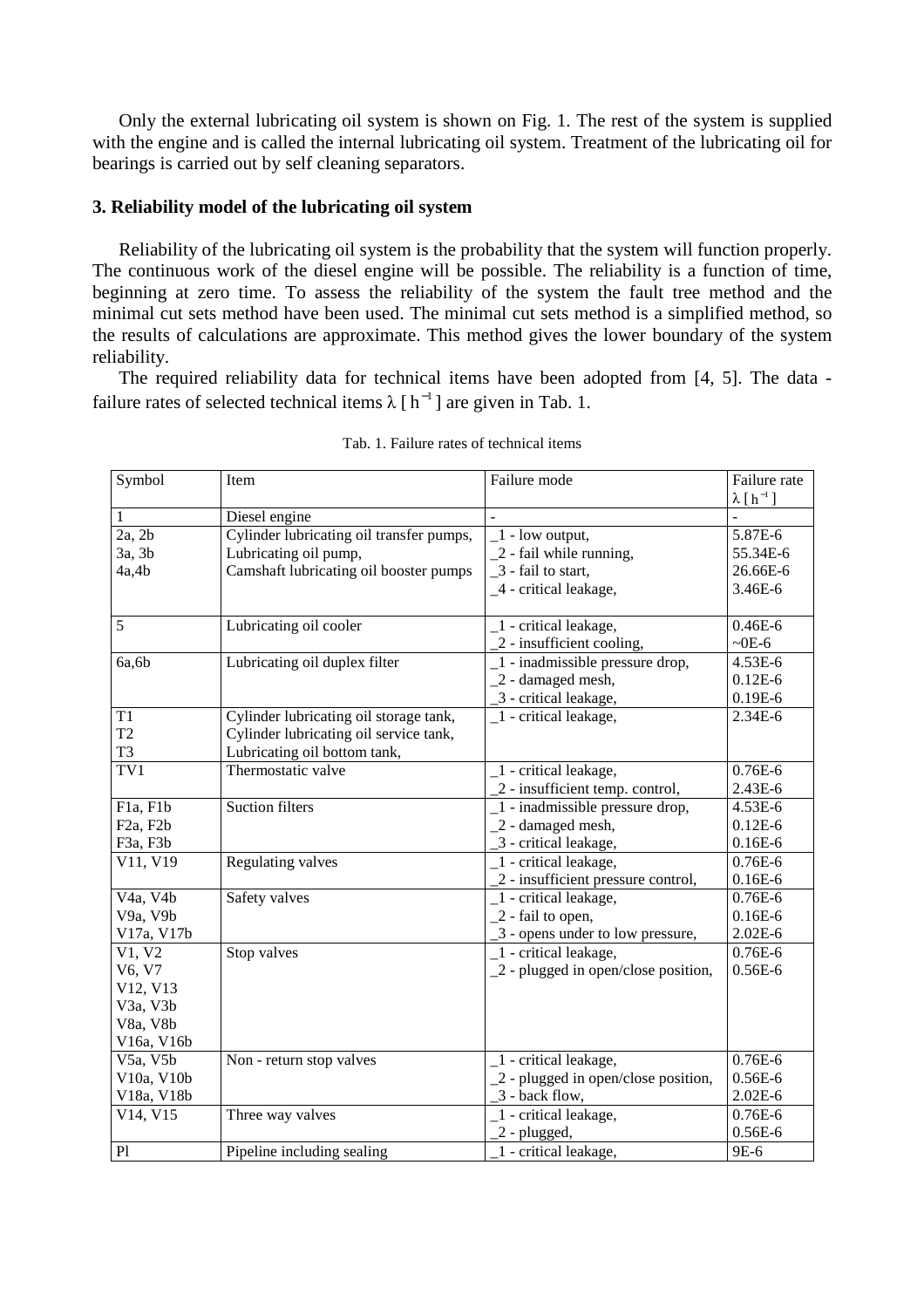The failure rates, given above, refer to calendar time. For redundant items it is necessary to take account that their active working time is only a part of the time (approximately 50 %).

The statistical reliability data in Tab.1. are mostly adopted from offshore installations. They are not fully representative for ship systems. The data have been used because it is extremely hard to get such data for ships. The achieved results of calculations based on the data are then of tentative character. Due to the data character - the exponential distribution has been used in the reliability calculations.

Technical state of system (reliability of the system) depends on human behavior. Avoiding of the machinery systems failures, especially in the sea, is a machinery crew task. Unfortunately a human being makes mistakes. That is why we should take into account a human error probability (HEP) in system reliability analysis.

Human Reliability Analysis (HRA) was developed primarily for the nuclear industry. Using HRA in other industries requires that the techniques be appropriately adapted. For example, because the nuclear industry has many built-in automatic protection systems, consideration of the human element can be legitimately delayed until after consideration of the overall system performance. Onboard ships, the human has more degrees of freedom to disrupt system performance. Therefore, a high-level task analysis needs to be considered at the outset of an Formal Safety Assessment (FSA). There are two main HRA quantitative techniques (HEART and THERP). As the data from all of these sources are based on non-marine industries, they need to be used with caution. A good alternative is to use expert judgement and one technique for doing this is Absolute Probability Judgement (APJ) [2].

The above mentioned techniques are very advanced. The preliminary human error probability assessment can be made using a very simple method ASEP - HRAP (Accident Sequence Evaluation Program - Human Reliability Analysis Procedure) published in 1987 by Swain [6]. Adaptation of the method in shipping one can find in [7]. The same method has been used in this study.

In the ASEP - HRAP technique the Basis Human Error Probability (BHEP) equals 0.03. BHEP contains both: human error of omission and human error of commission. If a potential for the error to be recovered exists, then the value of BHEP is multiplied by so called recovery factor (f) (mostly equals 0.1 or 0.01 depending on situation) [7]. Human error probabilities, taken account in model of lubricating oil system reliability, are shown in Tab. 2.:

| Symbol | Human error                                                                              | Human error |
|--------|------------------------------------------------------------------------------------------|-------------|
|        |                                                                                          | probability |
| HEP 1  | - no reaction or to late reaction to stop degrade of the system elements                 | 0.03        |
| HEP 2  | - no reaction or to late reaction to an inadmissible pressure drop on a filter, $\sim 0$ |             |
|        | (equipped with a pressure drop alarm device)                                             |             |
| HEP 3  | - no reaction or to late reaction to inadmissible pressure drop on a filter,             | 0.03        |
|        | (not equipped with a pressure drop alarm device)                                         |             |
| HEP 4  | - no reaction or to late reaction to oil level low in a tank,                            | $\sim$ 0    |
|        | (equipped with a level low alarm device)                                                 |             |

*Tab. 2. Human error probabilities in the lubricating oil system manning* 

Three levels of crew qualification have been assumed in the model: high, average and low. According to TESEO (it. Tecnica Empirica Stima Errori Operatori) method [8, 9] the following assumptions have been made:

- for high crew qualification level the probability of human error equals 50 % of the value given in Tab. 2.,
- for low crew qualification level the probability of human error is three times higher then the value given in Tab. 2.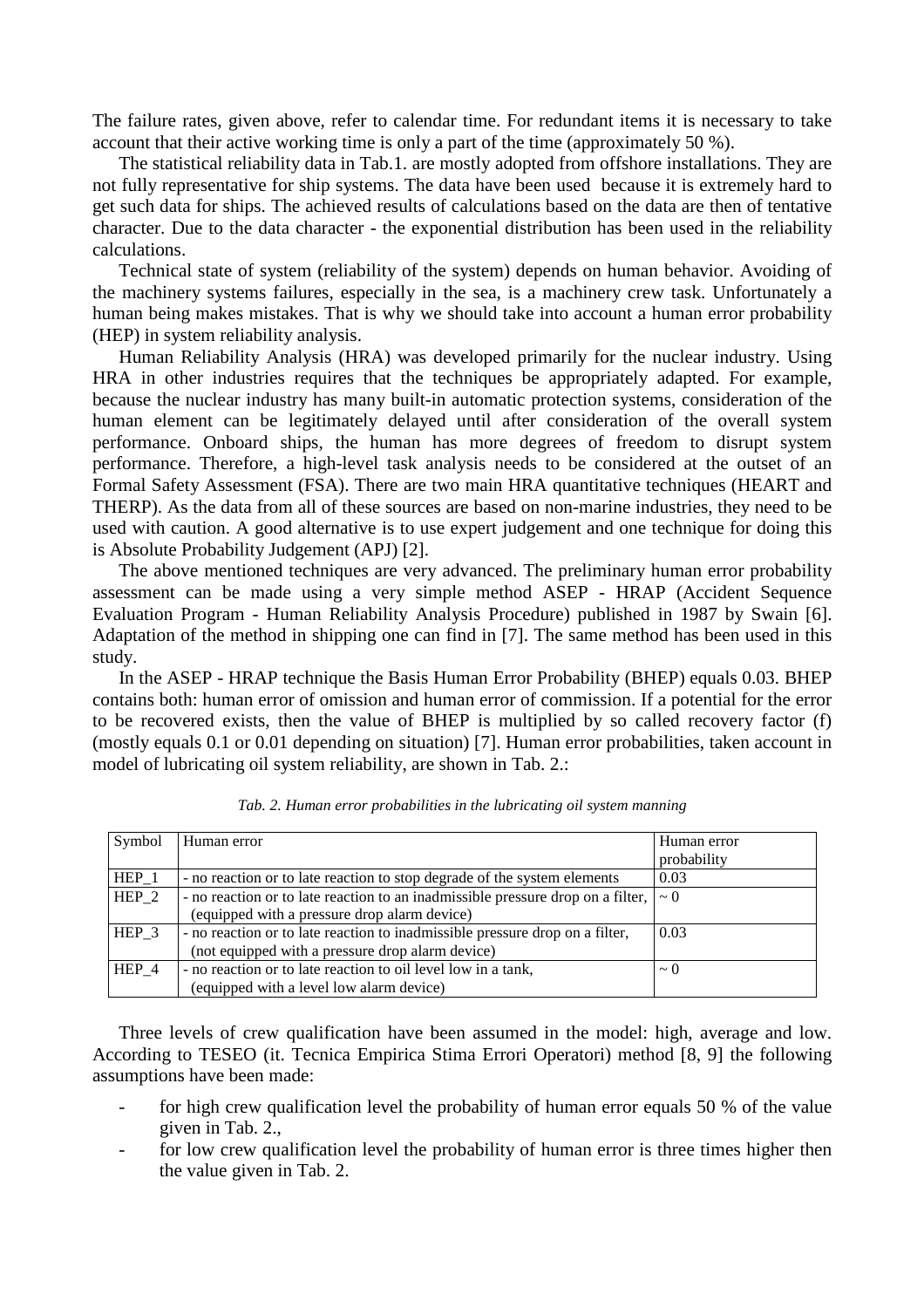Additional assumptions to the model:

- the electric power supply is provided,
- the lubricating oil treatment system is efficient,
- all stop valves and non return stop valves are opened (except V2, V7),
- all tanks are equipped with level low alarm devices,
- the lubricating oil duplex filter is equipped with a high pressure drop alarm device,
- all suction filters are not equipped with high pressure drop alarm devices,
- critical leakage means the engine has to be stopped immediately.

Lubricating oil system reliability with redundancy can be expressed as follows:

 $R_r(t) = 1 - \{ HEP_4_{T1} + \{ [1-exp(-\lambda_{V2-1}:t)] + [1-exp(-\lambda_{T1-1}:t)] \} \cdot HEP_1 + HEP_4_{T2} + \{ [1-exp(-\lambda_{V2-1}:t)] \} \cdot HEP_4$ +  $[1-exp(-\lambda_{T2} - t)]$  HEP\_1 +  $[1-exp(-\lambda_{V6} - t)]$  +  $HEP_1$  +  $\{[1-exp(-\lambda_{V3a} - t)]$  +  $[1-exp(-\lambda_{V3b} - t)]$  +  $[1-exp(-\lambda_{V5a-1}:t)] + [1-exp(-\lambda_{V5b-1}:t)] + HEP_1 + {[1-exp(-\lambda_{Fla-1}:t)] + HEP_3 + [1-exp(-\lambda_{2a-1}:t)] + HEP_1$ +  $[1-exp(-\lambda_{2a-2}:t)]$  ·  $HEP_1 + [1-exp(-\lambda_{V4a-3}:t)]$  ·  $HEP_1$  ·  $\{[1-exp(-\lambda_{F1b-1}:t)]$  ·  $HEP_3 + [1-exp(-\lambda_{2b-1}:t)]$  $\cdot$  *HEP\_1* + [1-exp(- $\lambda_{2b-2}$ ·*t*)]  $\cdot$  *HEP\_1* + [1-exp(- $\lambda_{2b-3}$ ·*t*)]  $\cdot$  *HEP\_1*] +  $[1-exp(-\lambda_{2b-3} \cdot t)]$   $\cdot$  *HEP\_1*} +  $\{[1-exp(-\lambda_{Flag_{i}}t)] \cdot HEP_{i} + [1-exp(-\lambda_{Va_{i-1}}t)] \cdot HEP_{i} + [1-exp(-\lambda_{2a_{i-4}}t)] \cdot HEP_{i} \} \cdot \{[1-exp(-\lambda_{Va_{i-2}}t)]$  $\cdot$  *HEP\_1* + [1-exp(- $\lambda_{V5a-3}$ ·*t*)]  $\cdot$  *HEP\_1*} + {[1-exp(- $\lambda_{F1b-3}$ ·*t*)]  $\cdot$  *HEP\_1* +  $[1$ -exp(- $\lambda_{V4b-1}$ ·*t*)]  $\cdot$  *HEP\_1* +  $[1-exp(-\lambda_{2b-4}:t)]$  ·  $HEP_1$  } ·  $\{[1-exp(-\lambda_{V3b-2}:t)]$  ·  $HEP_1 + [1-exp(-\lambda_{V5b-3}:t)]$  ·  $HEP_1$  } +  $HEP_4_{T3}$  +  $[1-exp(-\lambda_{T3-1}:t)]$   $HEP_1 + [1-exp(-\lambda_{V11-1}:t)] + [1-exp(-\lambda_{V11-2}:t)]$   $HEP_1 + [1-exp(-\lambda_{V19-1}:t)] +$  $[1-exp(-\lambda_{V19-2}:t)]$  +  $HEP_1 + \{[1-exp(-\lambda_{F2a-1}:t)]$  +  $HEP_3 + [1-exp(-\lambda_{3a-1}:t)]$  +  $HEP_1 + [1-exp(-\lambda_{3a-2}:t)]$  +  $HEP\_1$  +  $[1-exp(-\lambda_{V9a-3}t)]$  ·  $HEP\_1$  ·  $\{[1-exp(-\lambda_{F2b-1}t)]$  ·  $HEP\_3$  +  $[1-exp(-\lambda_{3b-1}t)]$  ·  $HEP\_1$  +  $[1-exp(-\lambda_{3h-2},t)]$   $HEP_1 + [1-exp(-\lambda_{3h-3},t)]$   $HEP_1 + [1-exp(-\lambda_{9h-3},t)]$   $HEP_1 + [1-exp(-\lambda_{72h-3},t)]$  $HEP\_I$  +  $[1-exp(-\lambda_{V9a\_I} \cdot t)]$  ·  $HEP\_I$  +  $[1-exp(-\lambda_{3a\_I} \cdot t)]$  ·  $HEP\_I$  } ·  $\{[1-exp(-\lambda_{V8a\_2} \cdot t)]$  ·  $HEP\_I$  +  $[I1-exp(-\lambda_{V10a\_3}:t)]$   $\cdot$   $HEP\_1$  +  $\{[1-exp(-\lambda_{F2b\_3}:t)]$   $\cdot$   $HEP\_1$  +  $[1-exp(-\lambda_{V9b\_1}:t)]$   $\cdot$   $HEP\_1$  +  $[I1-exp(-\lambda_{3b-4}t)]$   $\cdot$   $HEP\_1$   $\}$   $\cdot$   $\{[1-exp(-\lambda_{V8b-2}t)]$   $\cdot$   $HEP\_1$   $\}$   $\cdot$   $HEP\_1$   $\}$   $\cdot$  $\{[1-exp(-\lambda_{F3a-1}t)] \cdot HEP_3 + [1-exp(-\lambda_{4a-1}t)] \cdot HEP_1 + [1-exp(-\lambda_{4a-2}t)] \cdot HEP_1 + [1-exp(-\lambda_{V17a-3}t)] \cdot HEP_2 + [1-exp(-\lambda_{V17a-3}t)] \cdot HEP_2 + [1-exp(-\lambda_{V17a-3}t)] \cdot HEP_1 + [1-exp(-\lambda_{V17a-3}t)] \}$  $HEP\_1$ }  $\cdot$  {[1-exp(- $\lambda_{F3b\_1}$ ·*t*)]  $\cdot$   $HEP\_3$  + [1-exp(- $\lambda_{4b\_1}$ ·*t*)]  $\cdot$   $HEP\_1$  + [1-exp(- $\lambda_{4b\_2}$ ·*t*)]  $\cdot$   $HEP\_1$  +  $[I-exp(-\lambda_{4b-3}:t)$  ·  $HEP_{-1}]$  +  $[I-exp(-\lambda_{V17b-3}:t)]$  ·  $HEP_{-1}]$  +  $\{[1-exp(-\lambda_{F3a-3}:t)]$  ·  $HEP_{-1}$  +  $[I-exp(-\lambda_{V17a-1}\cdot t)]$  ·  $HEP\_1$  +  $[I-exp(-\lambda_{4a-4}\cdot t)]$  ·  $HEP\_1$  } ·  $\{[1-exp(-\lambda_{V16a-2}\cdot t)]$  ·  $HEP\_1$  +  $[I1-exp(-\lambda_{V18a\_3}:t)]$  ·  $HEP\_1$  +  $\{[1-exp(-\lambda_{F3b\_3}:t)]$  ·  $HEP\_1$  +  $[1-exp(-\lambda_{V17b\_1}:t)]$  ·  $HEP\_1$  + *[1-exp(-*λ*4b\_4*·*t)]* · *HEP\_1 }* · *{[1-exp(-*λ*V16b\_2*·*t)]* · *HEP\_1 + [1-exp(-*λ*V18b\_3*·*t)]* · *HEP\_1} +*   $\{[1-exp(\frac{-\lambda_{V12-1}t}{I}]+[1-exp(\frac{-\lambda_{V13-1}t}{I}]+[1-exp(\frac{-\lambda_{S-1}t}{I}]+[1-exp(\frac{-\lambda_{S-2}t}{I}]]+HEP_1+[1-exp(\frac{-\lambda_{V1-1}t}{I}]]$ +  $[1-exp(-\lambda_{IVI-2}:t)]$  ·  $HEP_1 + {[1-exp(-\lambda_{VI4-1}:t)] + [1-exp(-\lambda_{VI5-1}:t)]}$  ·  $HEP_1 + {[1-exp(-\lambda_{6a-1}:t)]$  ·  $HEP_2$  +  $[1-exp(-\lambda_{6a-2}t)]$   $\cdot$   $HEP_1$  +  $[1-exp(-\lambda_{6a-3}t)]$   $\cdot$   $HEP_1$ }  $\cdot$   $[1-exp(-\lambda_{6b-1}t)]$   $\cdot$   $HEP_2$  +  $[1 - exp(-\lambda_{6b-2}t)] \cdot HEP\_I + [1 - exp(-\lambda_{6b-3}t)] \cdot HEP\_I + [1 - exp(-\lambda_{V14-2}t)] \cdot HEP\_I + [1 - exp(-\lambda_{V15-2}t)] \cdot HEP\_I + [1 - exp(-\lambda_{V16-2}t)]$  $HEP\_1$  +  $[1-exp(-\lambda_{PL\_1} \cdot t)] \cdot HEP\_1$  }, (1)

Lubricating oil system reliability without redundancy can be expressed as follows:

 $R_s(t) = 1 - \{HEP_4_{T1} + \{[1-\exp(-\lambda_{V2-1}t)] + [1-\exp(-\lambda_{T1-1}t)]\} \cdot HEP_1 + HEP_4_{T2} + \{[1-\exp(-\lambda_{V2-1}t)]\} \cdot E$ + [1-exp(- $\lambda_{T2\_i}$ +t)]} HEP\_1 + [1-exp(- $\lambda_{V6\_i}$ +t)] · HEP\_1 + {[1-exp(- $\lambda_{V3a\_i}$ +t)] + [1-exp(- $\lambda_{V5a\_i}$ +t)]} · HEP\_1 +  $[1-exp(-\lambda_{F1a-1}:t)]$  ·  $HEP_3$  +  $\{[1-exp(-\lambda_{2a-1}:t)]$  +  $[1-exp(-\lambda_{2a-2}:t)]$  +  $[1-exp(-\lambda_{Va-3}:t)]\}$  ·  $HEP_1$  +  $\{[1-exp(-\lambda_{Flag-3}:t)] + [1-exp(-\lambda_{V4a-1}:t)] + [1-exp(-\lambda_{2a-4}:t)]\} \cdot HEP\_1 + HEP\_4_{T3} + [1-exp(-\lambda_{T3-1}:t)] \cdot HEP\_1$ +  $\{[1-exp(-\lambda_{VII-1}:t)] + [1-exp(-\lambda_{VII-2}:t)]\}$   $\cdot$  HEP<sub>-</sub>1 +  $\{[1-exp(-\lambda_{VI9-1}:t)] + [1-exp(-\lambda_{VI9-2}:t)]\}$   $\cdot$  HEP<sub>-</sub>1  $+[1-exp(-\lambda_{F2a-1}t)]$   $HEP_3 + [1-exp(-\lambda_{3a-1}t)] + [1-exp(-\lambda_{3a-2}t)] + [1-exp(-\lambda_{V9a-3}t)]$   $HEP_1 +$  $\{[1-exp(\lambda_{F2a-3}:t)] + [1-exp(\lambda_{V9a-1}:t)] + [1-exp(\lambda_{3a-4}:t)]\}$  · HEP<sub>-</sub>1 +  $[1-exp(\lambda_{F3a-1}:t)]$  · HEP<sub>-</sub>3 +  $\{[1-exp(\frac{-\lambda_{4a-1}t}{\lambda_{4a-1}t})] + [1-exp(\frac{-\lambda_{4a-2}t}{\lambda_{4a-2}t})] + [1-exp(\frac{-\lambda_{V17a-3}t}{\lambda_{V17a-3}t})] \}$  +  $HEP_1 + \{[1-exp(\frac{-\lambda_{F3a-3}t}{\lambda_{F3a-3}t})] +$  $\left[1-\exp(-\lambda_{V17a_{-1}}t)\right] + \left[1-\exp(-\lambda_{4a_{-4}}t)\right] + HEP_1 + \left[1-\exp(-\lambda_{V12-1}t)\right] + \left[1-\exp(-\lambda_{V13-1}t)\right] + \left[1-\exp(-\lambda_{5-1}t)\right]$ + [1-exp(- $\lambda_5$  >t)]}. HEP 1 + {[1-exp(- $\lambda_{TVl}$  |t)] + [1-exp(- $\lambda_{TVl}$  >t)]}. HEP 1 + {[1-exp(- $\lambda_{Vl4}$  |t)] +  $[1-exp(-\lambda_{VIS\_l}t)]$  +  $HEP\_1 + {[1-exp(-\lambda_{6a\_l}t)] \cdot HEP\_2 + [1-exp(-\lambda_{6a\_2}t)] \cdot HEP\_1 + [1-exp(-\lambda_{6a\_3}t)] \cdot HEP\_1 + [1-exp(-\lambda_{6a\_3}t)]$ *HEP*  $1$ *} + [1-exp(-* $\lambda_{PL}$ *<sub>1</sub><sup>t</sup>)] · HEP* 1*}*, (2)

where:

 $t[h]$  - time,

 $\lambda$  [h<sup>-1</sup>] - failure rates according to Tab.1.,

HEP - human error probabilities according to Tab. 2.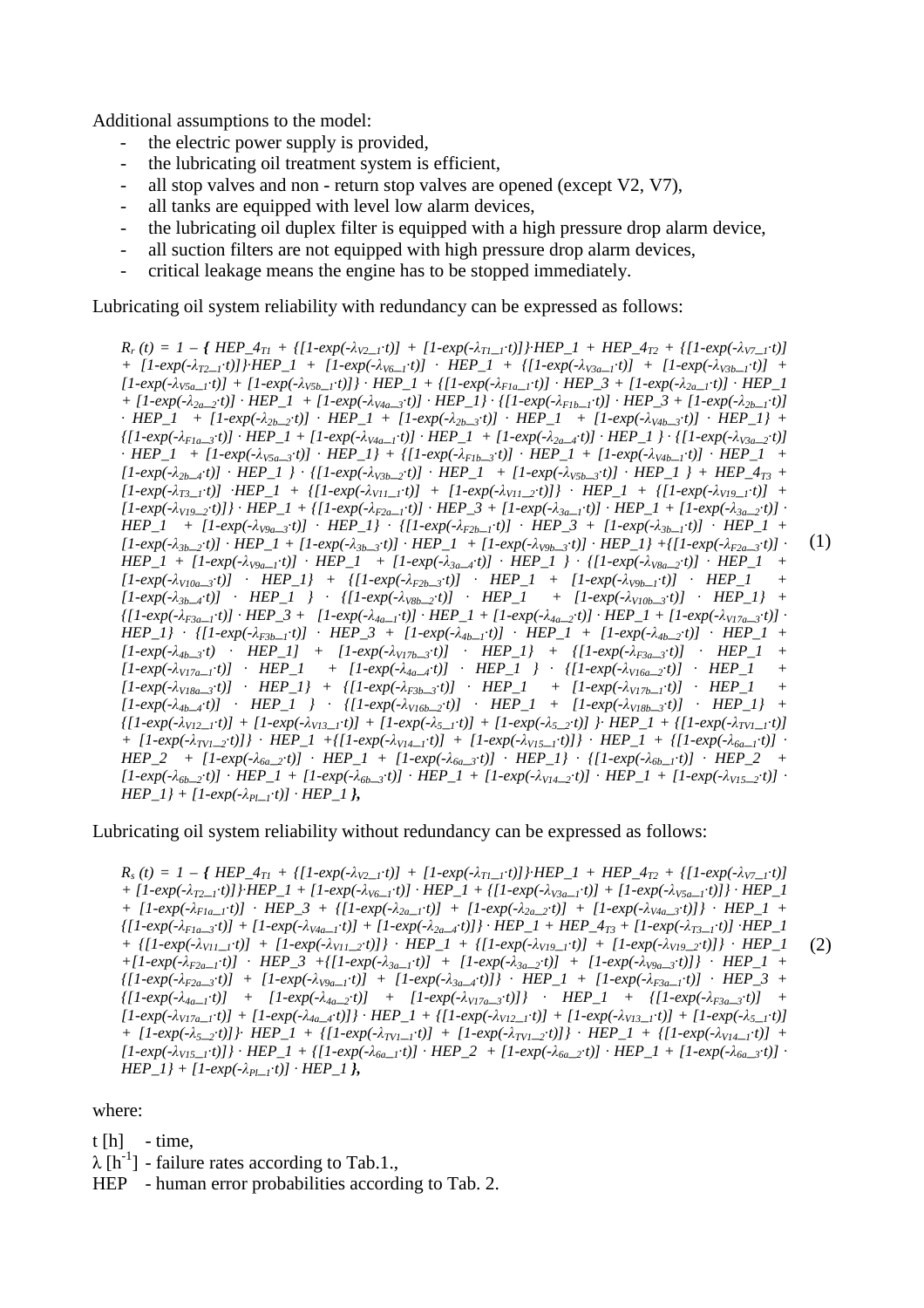# **3. Results of the model investigations**

Reliability values of lubricating oil system with and without redundancy of pumps and filters have been calculated in function of time and crew qualification levels. The results are shown on Fig. 2., Fig. 3., Fig. 4.



*Fig. 2. Reliability function of lubricating oil system with redundancy Rr (t) and without redundancy Rs (t), crew qualification level is high* 



*Fig. 3. Reliability function of lubricating oil system with redundancy Rr (t) and without redundancy Rs (t), crew qualification level is average*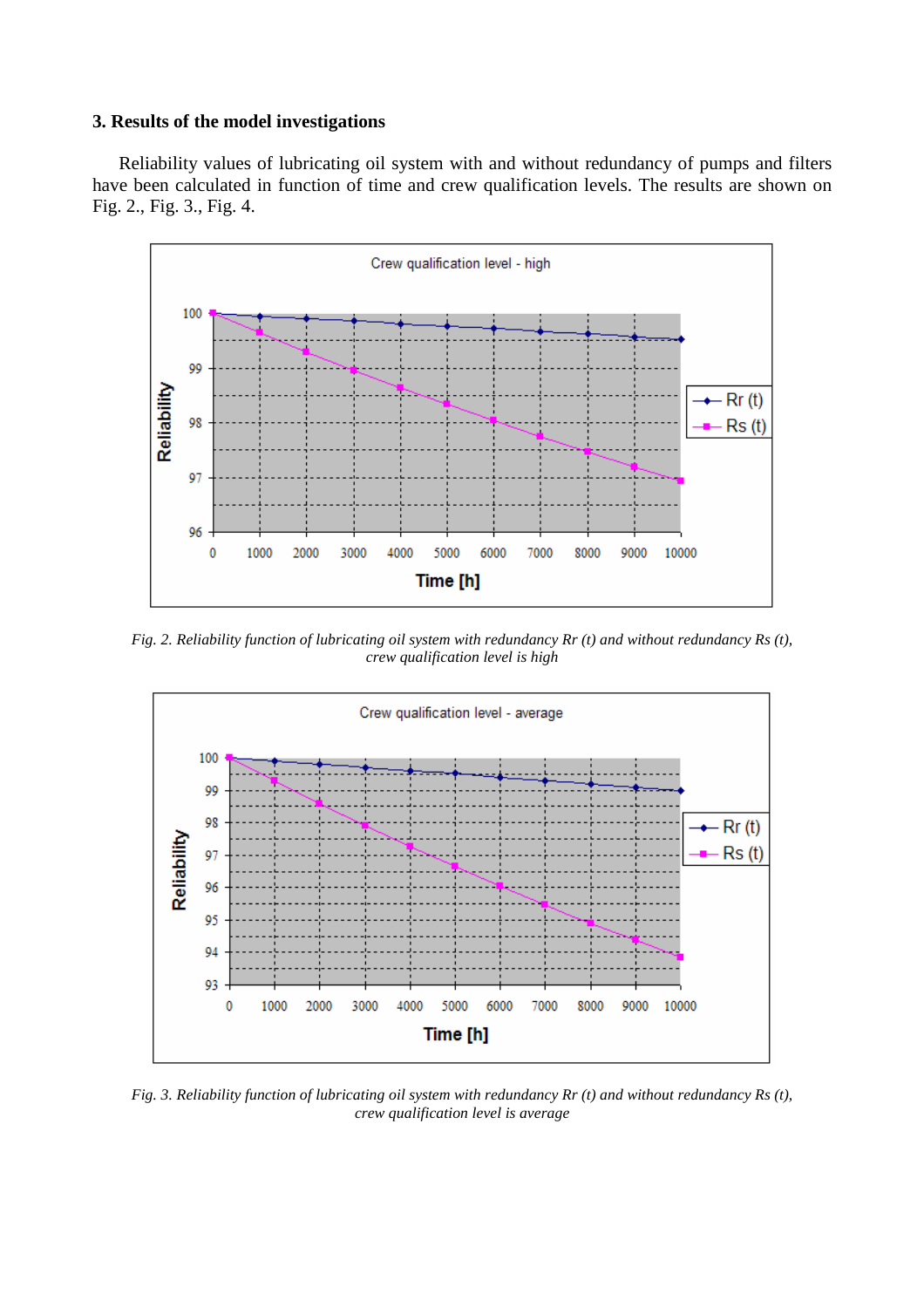

*Fig. 4. Reliability function of lubricating oil system with redundancy Rr (t) and without redundancy Rs (t), crew qualification level is low* 

## **4. Conclusions derived from the model investigations**

- Reliability of the lubricating oil system obviously depends on the reliability of relevant technical elements as well as on the crew qualification level – the reliability of human operator.
- $\Box$  The greater reliability of technical elements and human reliability the greater reliability of the system.
- $\Box$  Redundancy brings about the increase in the reliability of the lubricating oil system.
- The lower crew qualification level and lower reliability of technical elements the greater effect of redundancy to the reliability of the system.

Application of such models, like this one, is closely associated with data on reliability of technical elements used in shipbuilding. However they are unavailable in Poland. Perhaps they are saved in databases of classification societies like Det Norske Veritas or Lloyd Register. The other problem to solve is human error probabilities assessment. The first steps towards to deal with the problem have been already made by the author in [10].

# **References**

- [1] Lloyd Register of Shipping, *Lloyd's Register Rules and Regulations Rules and Regulations for the Classification of Ships, July 2005, incorporating Notice No. 1 - Main and Auxiliary Machinery - Machinery Piping Systems - Lubricating oil systems,* London 2005.
- [2] International Maritime Organization, *Guidelines for Formal Safety Assessment (FSA) for Use in the IMO Rule – Making Process,* MSC/Circ.1023 MEPC/Circ.392, London 2002.
- [3] MAN B&W Diesel A/S, *Engine Selection Guide, Two stroke MC/MC-C Engines*, 6<sup>th</sup> Edition, January 2002.